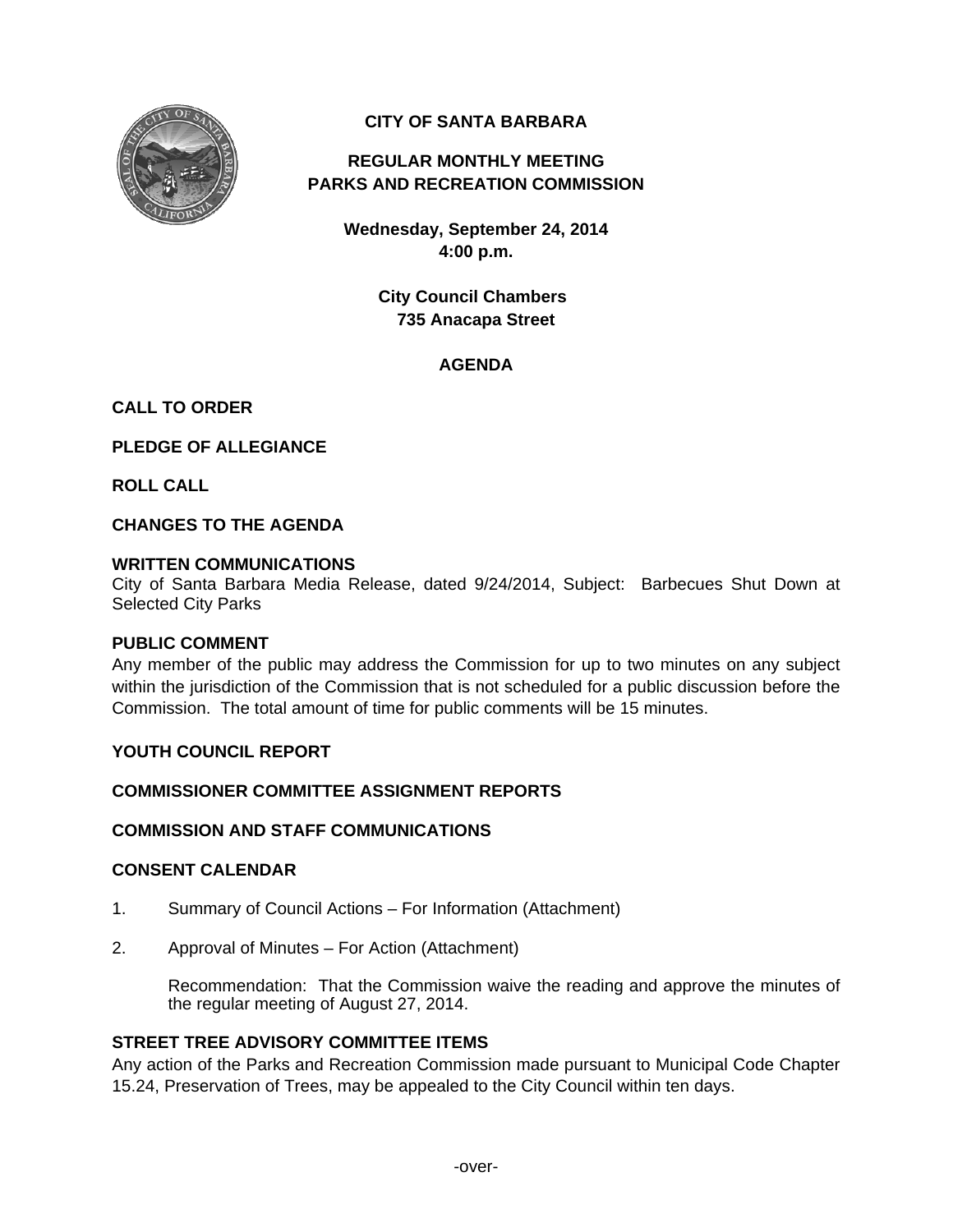3. Street Tree Advisory Committee Recommendation – For Action (Attachments)

Recommendation: That the Commission:

- A. Conditionally approve the following Park Tree removal request:
	- 1. Alameda Park (2) *Strelitzia Nicolai*, Giant Bird of Paradise, *(1) Butia capitata, Pindo Palm*, *(1) Archontophoenix cunninghamiana*, King Palm and *(1) Cordyline australis,* Dracaena – City of Santa Barbara Public Works Department

## **NEW BUSINESS**

4. Alameda Park Well Relocation Project – For Action (Attachment)

Recommendation: That the Commission

- A. Recommend to City Council that the design proposed for the Alameda Park Well Relocation Project is compatible with the use and character of Alameda Park;
- B. Make the following findings pursuant to SBMC section 28.37.025 to approve the relocation of the existing groundwater well:
	- i. That the proposed park and recreation improvements are appropriate or necessary for the benefit of the community and visitors;
	- ii. That the proposed park and recreation facilities including lighting, play areas, parking facilities and associated landscaping, will be compatible with the character of the neighborhood;
	- iii. That the total area of the site and the setbacks of all facilities from the property lines and street are sufficient, in view of the physical character of the land, proposed development and neighborhood, to avoid significant negative effects on surrounding properties;
	- iv. That the intensity of park use is appropriate and compatible with the character of the neighborhood;
	- v. That the proposed park and recreation facilities are compatible with the scenic character of the City; and
	- vi. That any proposed structures or buildings are compatible with the neighborhood in terms of size, bulk and scale of location; and
- C. Make the following findings pursuant to City Charter section 520:
	- i. The well relocation is compatible with and accessory to the purposes to which the property is devoted because : A) a portion of the water supply developed by the well will be devoted to park irrigation and maintenance, thus rendering the well accessory to the park use; B) the findings made above pursuant to SBMC section 28.37.025 demonstrate that the well location is compatible with park uses; C) use of the well will be by agreement between the Parks and Recreation and Public Works Departments, and fully regulated by the City; and D) permission for the well will be contingent upon the Parks and Recreation and Public Works Department reaching agreement to the satisfaction of the City Administrator on all relevant construction and use issues, including appropriate compensation for the use of the parkland.